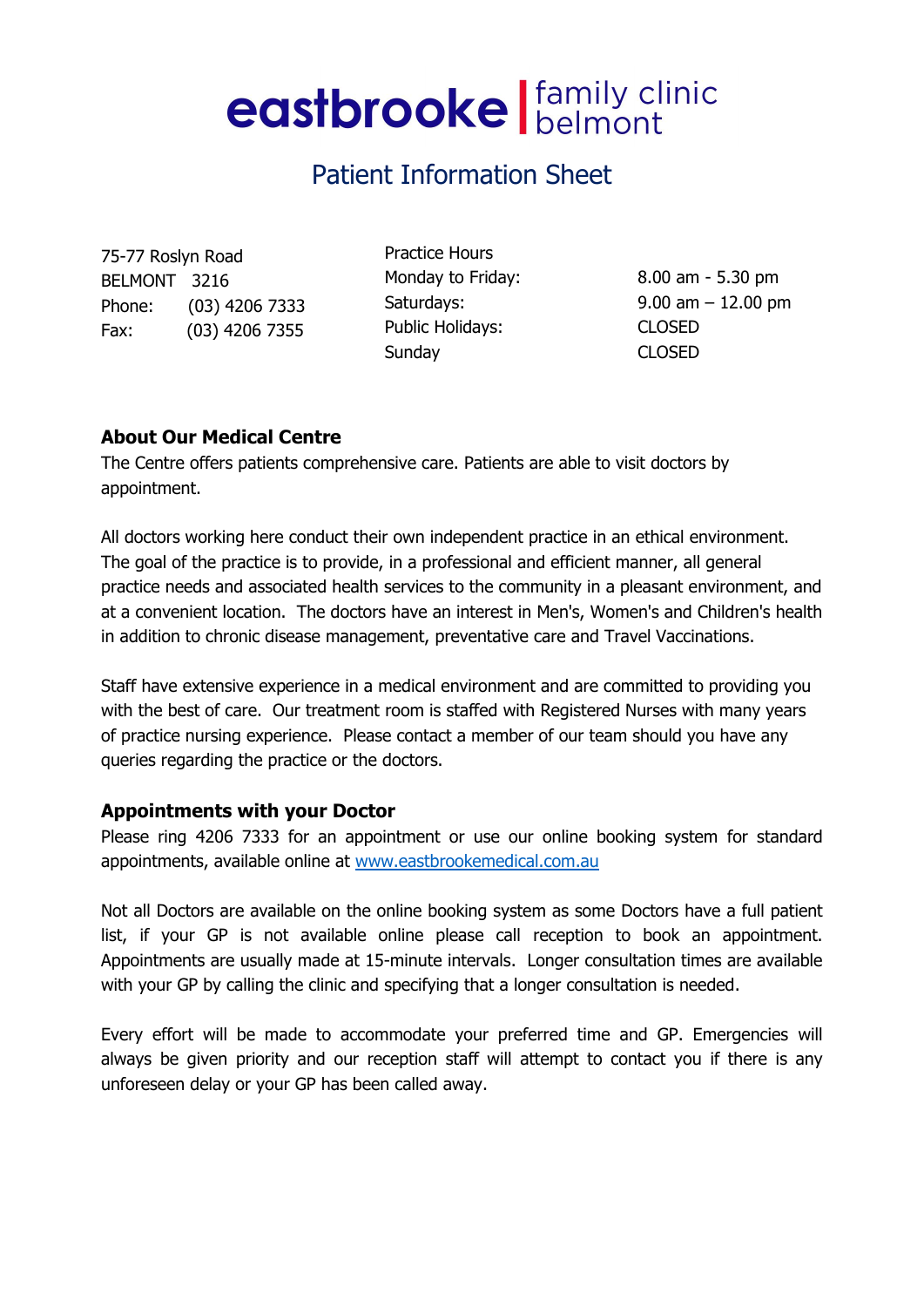#### **Free Interpreting Service**

The Department of Social Services provides our Doctors a free interpreting service for Medicare card holders. Interpreters can be accessed over the phone either on the day of the appointment or can be pre-booked for a phone or onsite translating service. Please make our reception staff aware if you are wanting to use this service so that we can make arrangements.

#### **Travel Consultations/Immunisations**

We have specific Doctors who specialize in travel vaccinations. Travel consultation appointments are more complex and will need to be made over the phone through our reception staff. Paperwork regarding destinations and previous immunisation history is important and will need to be completed and returned prior to the day of consultation. The reception staff will assist you with this at the time of making your appointment. When possible vaccinations will be given on the day of the consultation and arrangements will be made for follow up vaccinations when needed.

#### **Fees and billing arrangements**

Our focus is to deliver our clients high quality health care. To enable us to do this our services are privately billed. The individual circumstances and needs of our clients is also important to us and we recognize in some instances that bulk billing may be required, please speak to our staff for details.

Discounts are offered to holders of Health Care Cards and Pension Cards. We accept cash, EFTPOS and most major credit cards. Please note that Saturday medical appointments do attract a higher fee.

| Standard Consultation \$79.00 |          | Concession \$69.00 (Medicare rebate \$37.60)  |
|-------------------------------|----------|-----------------------------------------------|
| Long Consultation             | \$120.00 | Concession \$110.00 (Medicare rebate \$72.80) |

Medicare rebates will be claimed at the time of payment and reimbursed to you by the method you have arranged with Medicare. Our fees are not greater than recommended by the Australian Medical Association. Full payment is required at the time of service.

Other fees may apply depending on the service provided by the doctor. Please speak to reception regarding fees provided for other services if you are unsure.

The following services are not covered by Medicare:

- Workers Compensation
- Pre-employment Medical Examinations
- Insurance medicals
- Providing services to people not covered by Medicare
- Transport Accident Commission (claim information required)
- Iron Infusions
- Travel Vaccinations
- Additional fees for wound care and procedures will apply in some instances. You will be advised prior to treatment of any out of pocket expenses.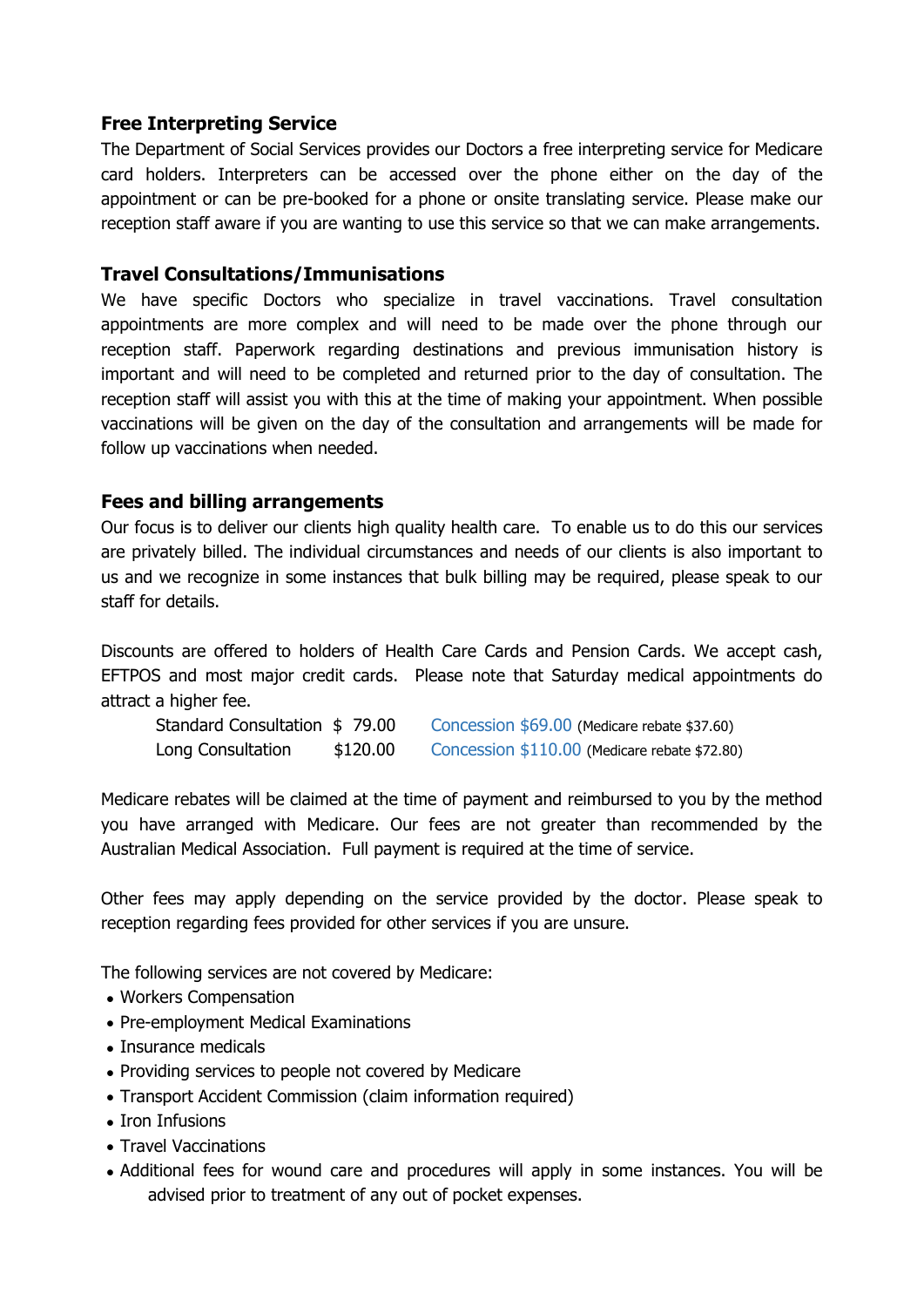#### **After Hours**

Our clinic has organised out of hours coverage through the National Home Doctor Service.

If you require medical attention outside operating hours, we will direct you to call this service on 13 74 25. The National Home Doctor service operates from 6pm weekdays, 12 noon Saturday, all day Sunday and all public holidays. They are an accredited medical deputising service, providing in home consultations, bulk billed. Record of your consultation will then be forwarded to your GP providing you with continuity of care.

#### **Home Visits / Nursing Home**

Home visits and Nursing Home Visits are available for regular patients whose condition prevents them from attending the Medical Centre and whose Doctor is available to continue care for these patients. Please discuss this option with your doctor.

#### **Telephone Access**

Doctors in the Medical Centre may be contacted via our reception staff during normal operating hours. The reception staff will take a detailed message and forward this onto the doctor as soon as possible.

In an emergency please briefly explain to reception staff the situation so that your call can be triaged and directed to a nurse or doctor promptly.

#### **Parking and Disabled Access**

Ample car parking is available. You can enter our building from either Corio Street or Roslyn Road. The Corio street entrance provides some on street parking and the Roslyn Road entrance has an off street car park with allocated disability parking. A Wheelchair is available if needed.

#### **Reminders System**

Our practice is committed to preventative care. The doctors of this medical centre will include you on our database for a reminder for cervical screening tests, chronic disease care plans, immunisations and other preventative health care issues. We will provide you with this service via SMS or letter so that you can make the appropriate appointment arrangements. If you do not wish to be part of this system, please let your GP know.

#### **Repeat prescriptions and referrals**

Doctors providing prescriptions, referrals to specialists or pathology test results are responsible ethically and legally to ensure these are correct and warranted. Therefore, a consultation with a doctor is necessary.

#### **Test results**

If you have had tests you need to follow up the results. Our staff are available to assist you with checking results between the hours of 3pm and 5.30pm Monday to Friday. If you require interpretation of results or any ongoing concerns, you will need to make an appointment with your GP to discuss any follow up management that may be required.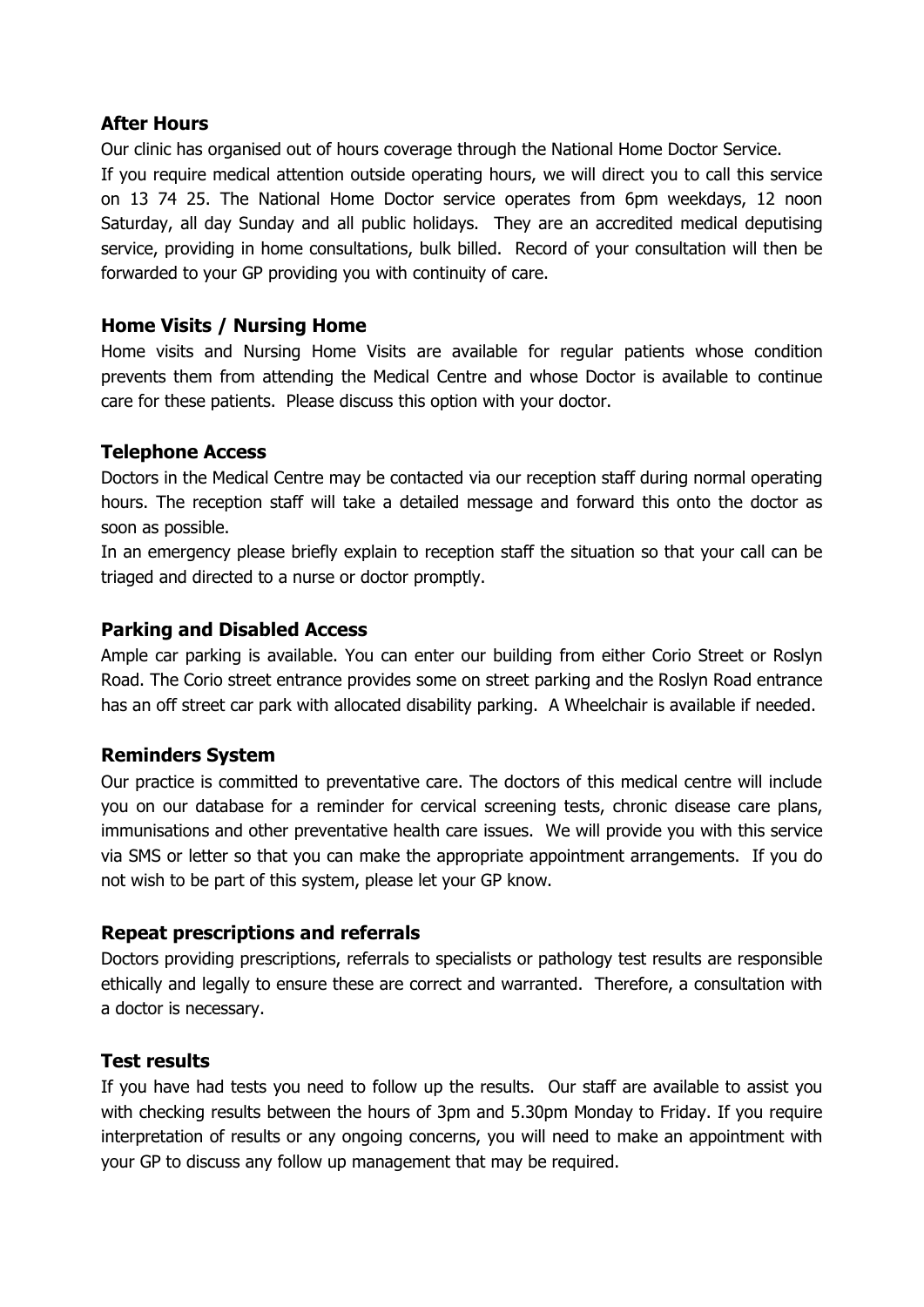When the doctor receives your results, they may request a follow up appointment. The clinic will then make contact with you to arrange this. Our staff are not able to interpret results over the phone.

#### **Your Feedback**

We have a feedback form and box located at reception desk for patients to provide feedback, please complete and place in box, alternatively hand to reception staff or Practice Manager.

#### **Medical Records and Privacy**

Your medical record is a confidential document. It is the policy of this practice to maintain security of personal health information at all times and ensure this information is only available to authorised members of staff.

Eastbrooke Family Clinic Belmont complies with the Privacy Act 1988 including the way we collect, store, use and disclose health information.

For more information, please ask for a copy of our Privacy Policy Statement at reception.

Should you require access to your medical information held by this Centre please discuss this with your Doctor or the Practice Manager.

### **Your Rights**

If you are concerned with any aspect of the service you receive at our medical centre we are keen to hear about it. Please speak to the Practice Manager or your doctor to discuss your concerns. If you prefer to write to us please do so or use our suggestion box located in reception.

We believe that problems are best dealt within the Medical Centre. However, if you feel the need to discuss a matter outside of the Medical Centre, you may contact the Health Complaints Commissioner. The contact details are:

> Health Complaints Commissioner Level 26, 570 Bourke Street MELBOURNE VIC 4000 Freecall: 1800 582 113 [www.hcc.vic.gov.au](http://www.hcc.vic.gov.au/)

**This practice has a no smoking policy in and around the building.**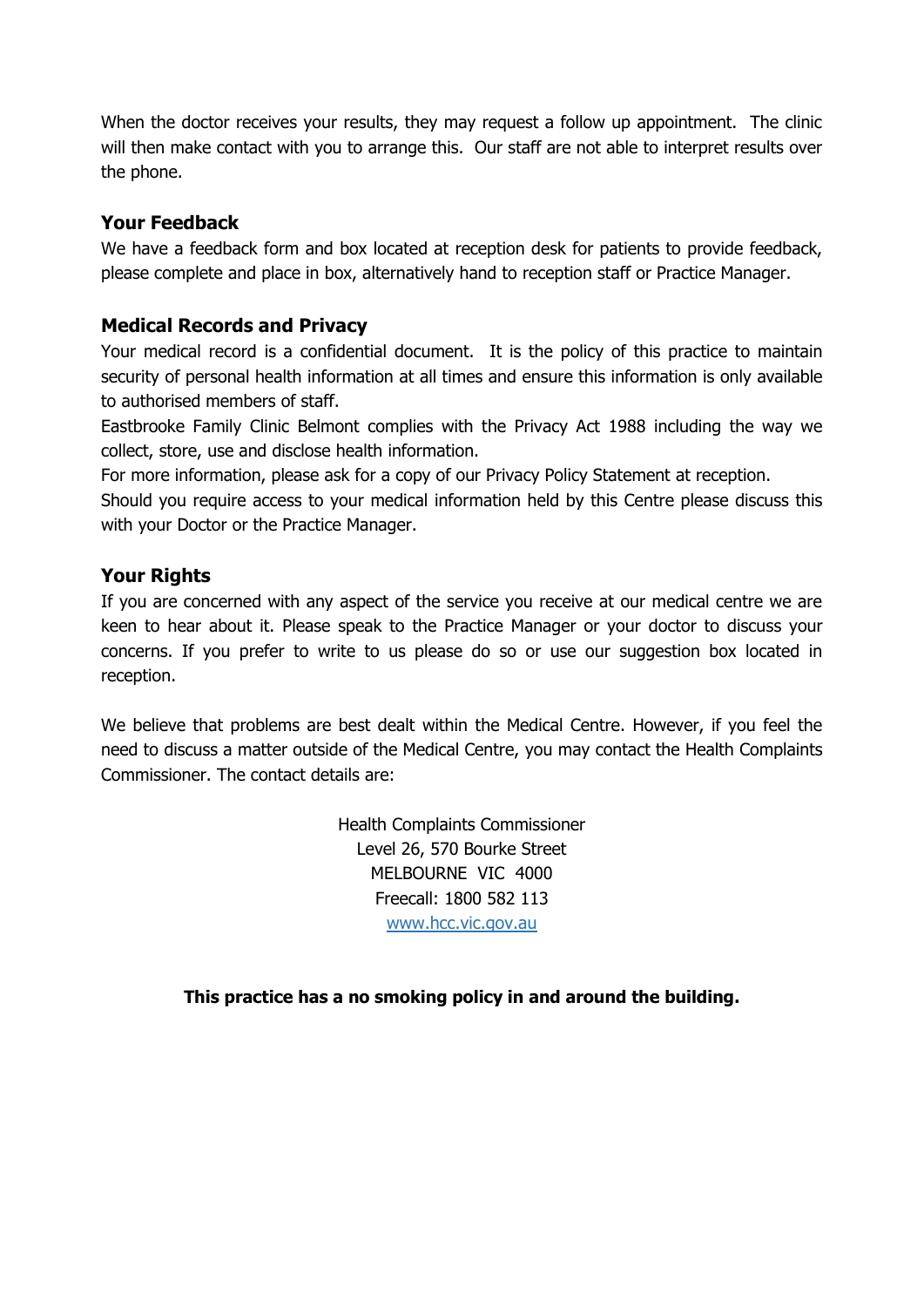# Our Services

#### **Minor Operations**

In addition to standard Medical Centre service, we also offer a range of minor operations including cryotherapy and minor surgery. We suture lacerations and treat un-displaced fractures. All our surgical instruments are sterilised to prevent cross infection.

- General Practitioners
- Pathology
- Injury Treatment
- Minor Surgery
- Paediatrics
- Adolescent Health
- Women's Health
- Immunisations and Vaccinations
- Travel Medicine
- Men's Health
- ECGs
- Veteran's Health
- Antenatal Care
- Chronic Disease Management
	- o Diabetes
	- o Asthma
	- o Mental Health
	- o Depression
	- o Heart Disease
	- o Pre-Employment Medicals
	- o Industrial Medicine
	- o Hearing Testing
	- o Breathalizing
	- o Urine Testing

# Our Nurses **Our Support Staff**

| <b>Verelle Walters</b> | <b>Practice Manager:</b> | <b>Vicky Rouse</b>       |
|------------------------|--------------------------|--------------------------|
| Lisa Borcuk            | <b>Second in Charge:</b> | <b>Michelle Coventry</b> |
| <b>Ros Allen</b>       | <b>Reception</b>         | Kelli                    |
|                        |                          | <b>Joanne</b>            |
|                        |                          | <b>Kelly</b>             |
|                        |                          | <b>Annabel</b>           |
|                        |                          | <b>Sam</b>               |
|                        | <b>Gym Receptionist:</b> | <b>Joanne</b>            |
|                        |                          |                          |